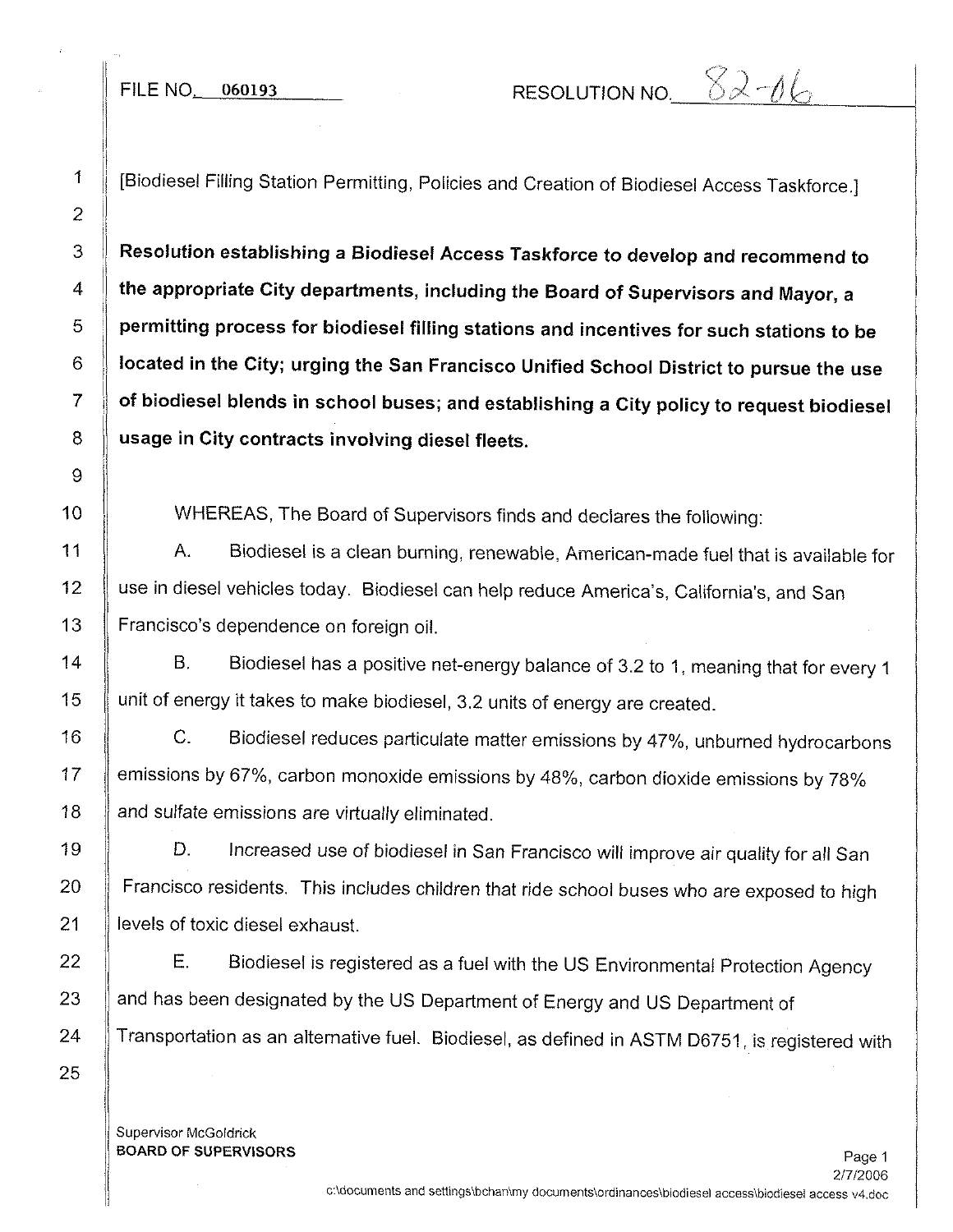the US Environmental Protection Agency as a fuel and a fuel additive under Section 211 (b) of the Clean Air Act.

F. Biodiesel is considered to be a "developmental engine fuel" by the California Department of Food and Agriculture, Division of Measurements Standards ("OMS"). OMS 5 I must issue a variance, which imposes reporting, warning and other requirements, to persons 6 desiring to sell biodiesel blends above 820. Variances may only be granted to for sale to 7 fleet-type centrally fueled vehicle and equipment users. Individuals may form "biodiesel user 8 | groups" with certain self-imposed rules and restrictions in order to be considered fleets under 9 DMS rules.

10 **G.** There are biodiesel user groups who provide biodiesel to their members. There 11 **Alter 2 are currently no publicly accessible biodiesel filling stations in San Francisco.** A biodiesel 12 | filling station could generally consist of either a converted-from-diesel below ground tank and 13 pump or a new aboveground tank and pump.

14 H. Current San Francisco laws, and permitting regulations were drafted prior to the 15 | emergence of biodiesel and therefore do not contemplate a world with alternative fueling 16 | infrastructure selling a nontoxic, biodegradable motor fuel such as biodiesel.

I. The Municipal Code needs to be updated so that such alternative fueling infrastructure can provide San Franciscans with neat biodiesel and high biodiesel blends.

J. San Francisco can reduce the amount of waste cooking oil that is put into the sewer system by encouraging local recycling of waste cooking oil by government entities, businesses and residences.

K. Waste oils that are illegally dumped into the sewer system increase maintenance and operational costs for the SF Public Utilities Commission. Once recycled, such waste cooking oil can be used as a feedstock for the production of biodiesel.

Supervisor McGoldrick BOARD OF SUPERVISORS

! \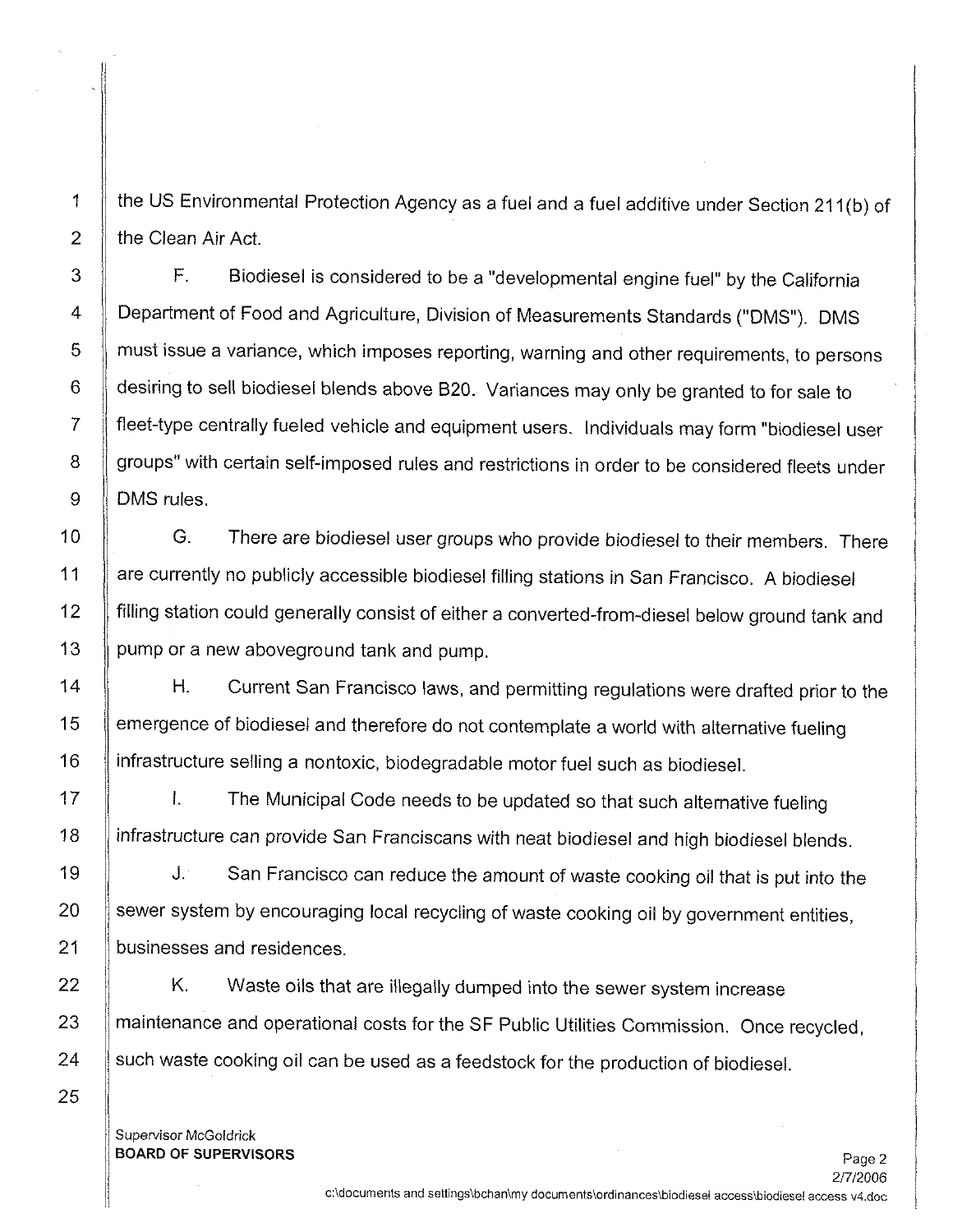$\mathsf{I}\mathsf{I}$ 

I

I I

ll.

L. The Board of Supervisors encourages the Mayor to support programs and policies that will facilitate and provide incentives for the conversion of waste cooking oil to biodiesel in San Francisco.

M. The Board of Supervisors passed policies to improve air quality, to encourage renewable energy use, and to utilize blodiesel in MUNl's fleets.

N. The Board of Supervisors and Mayor enacted, and the City implemented, the Generation Solar program in 2003-2004. Generation Solar greatly improved access to solar energy technology for San Francisco businesses and residents by streamlining the permit process and reducing permit fees for solar energy installations.

O. The San Francisco Board of Supervisors desires to promote the use of biodiesel within San Francisco and to build on the success of Generation Solar by establishing a Biodiesel Access Taskforce to streamline and implement the permitting process and to develop incentives for increasing biodiesel use; now, therefore, be it

RESOLVED,THAT

A. DEFINITIONS.

For purposes of this Resolution,

"Biodiesel" means a fuel comprised of mono-alkyl esters of long chain fatty acids derived from vegetable oils or animal fats, designated B100 (also known as "neat biodiesel"), and meeting the requirements of ASTM D 6751.

B. BIODIESEL ACCESS TASKFORCE.

1. The Board of Supervisors, hereby, establishes the Biodiesel Access Taskforce to facilitate the creation of a biodiesel fueling infrastructure that provides public access to biodiesel and biodiesel blends.

2. In order to reach this goal, the Task Force shall recommend to the Board of

Supervisor McGoldrick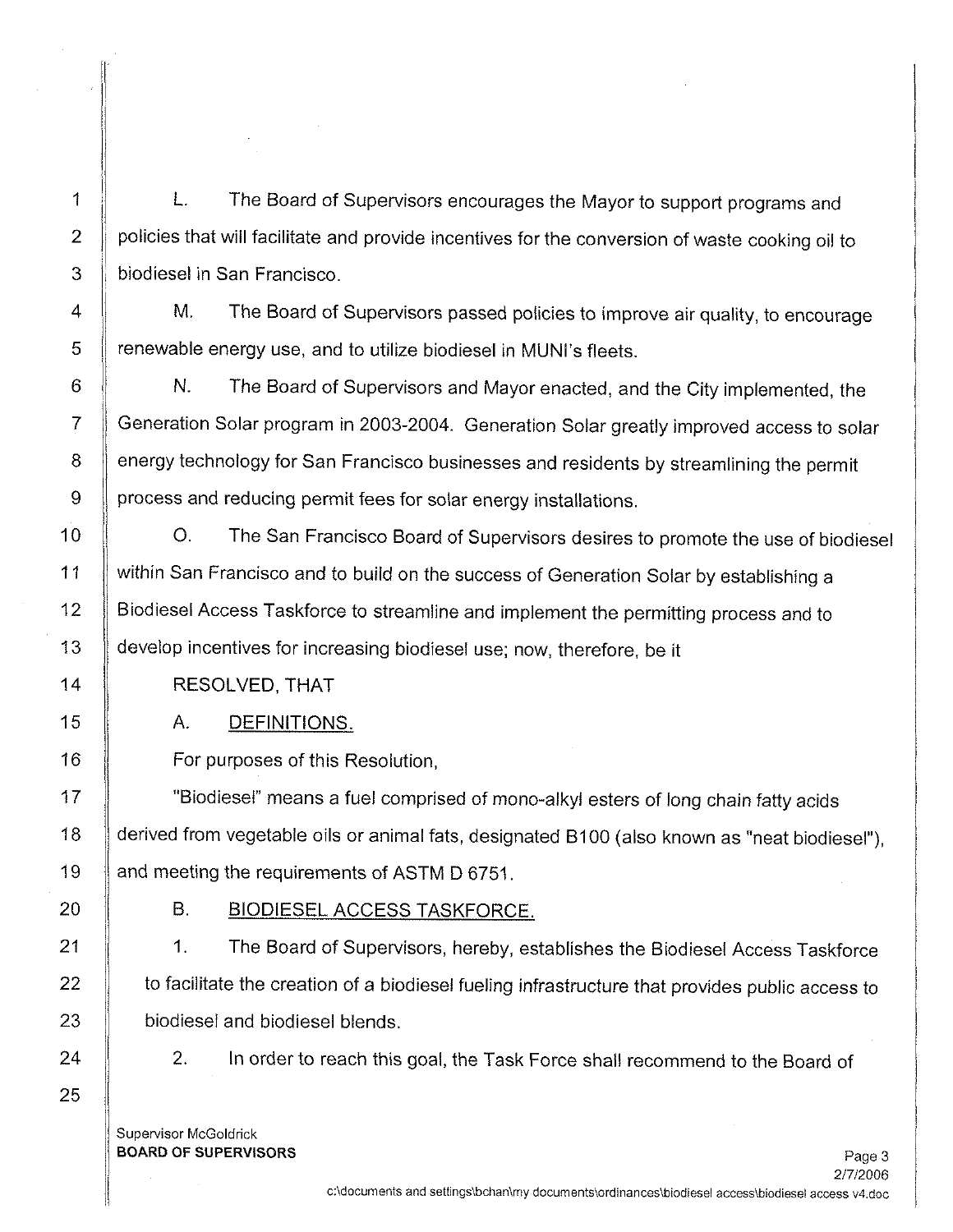1 | Supervisors appropriate legislative action and city-wide strategies that would increase 2  $\parallel$  biodiesel use such as the following: (1) the development of incentives for consumer, 3  $\parallel$  wholesaler and retailers of biodiesel, (2) the streamlining of current city processes that 4 Support biodiesel use among city fleets and among the city's consumers, and (3) the 5 | implementation of a permitting process for biodiesel fueling stations. Permitting process  $6 \parallel$  proposals can include, but are not limited to, permit fee waivers for the first ten biodiesel filling 7 Stations selling neat biodiesel and biodiesel blends of B99. The permitting process shall be 8 Consistent with federal, state and existing local law and shall balance the public's health, 9 safety and right-to-know with the time and cost to potential permittees. The Task Force shall 10 **consult with state environmental agencies in considering proposed requirements.** 

11  $\parallel$  3. The Biodiesel Access Task Force shall prepare a written report setting forth its 12 | recommendations as well as criteria for evaluating the success of the Task Force's proposals. 13 The Task Force shall submit their report within 12 months after the first meeting of the Task 14 | Force.

15 **4.** The Board of Supervisors shall appoint five (5) members of the public that represent 16 If the biodiesel community such as gas station owners, fleet operators and consumers. Such 17 | community members may include organizations. No organization shall have more than one 18 | representative on the Task Force. In the event a vacancy occurs, the Board of Supervisors 19 | shall appoint a successor to complete the remainder of the term.

20 State State Mon-Voting members of the Task Force shall include a representative from each of 21 If the following City departments. These representatives shall be appointed by their respective  $22$  | department head.

- 23 **Julie 23** (a) The Department of the Environment;
- 24 **(b)** The San Francisco Public Utilities Commission;

Supervisor McGoldrick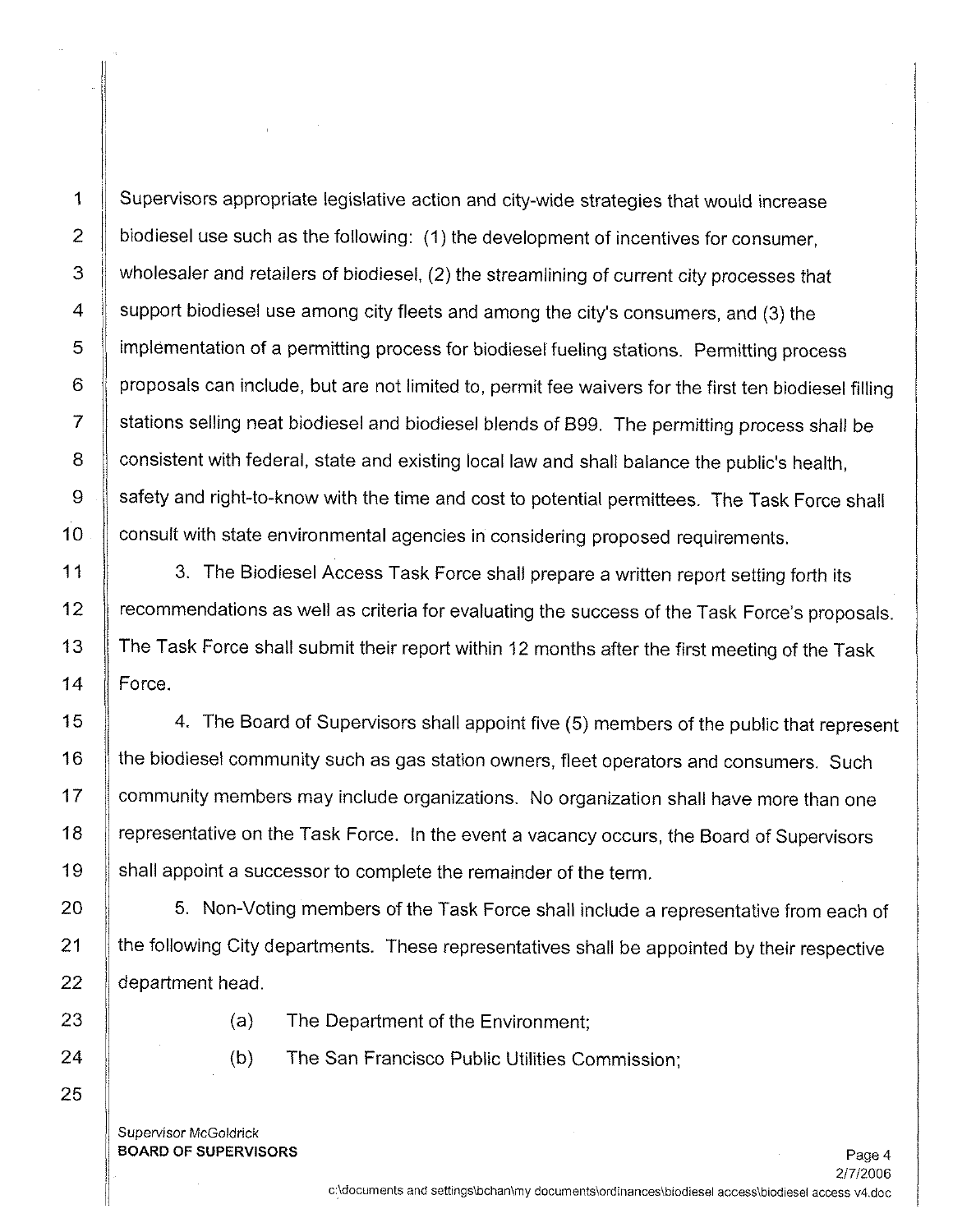| 1              | (c)<br>The Fire Department;                                                                     |
|----------------|-------------------------------------------------------------------------------------------------|
| $\overline{2}$ | (d)<br>The Department of Public Health;                                                         |
| 3              | (e)<br>The Department of Building Inspection;                                                   |
| 4              | (f)<br>The Department of Planning;                                                              |
| 5              | (g)<br>The Municipal Transportation Authority;                                                  |
| 6              | (h)<br>Treasurer/Tax Collector;                                                                 |
| $\overline{7}$ | (i)<br>The Mayor's Office of Workforce and Economic Development, and                            |
| 8              | (h)<br>The Port.                                                                                |
| 9              | 6. The Department of the Environment shall provide staff for the Task Force.                    |
| 10             | 7.<br>The Taskforce shall hold its first meeting no later than March 17, 2006.                  |
| 11             | 8. The Taskforce shall sunset no later than December 31, 2007.                                  |
| 12             | C.<br><b>SCHOOL BUSES.</b>                                                                      |
| 13             | The Board of Supervisors encourages the SFUSD to pursue the use of biodiesel                    |
| 14             | blends in school buses, including, but not limited to, instituting a requirement of escalating  |
| 15             | biodiesel use in San Francisco school buses the next time the SFUSD contracts for school        |
| 16             | bus services and to apply for grants to help defer any additional cost that may result from the |
| 17             | use of biodiesel.                                                                               |
| 18             | D.<br><b>CITY CONTRACTING.</b>                                                                  |
| 19             | It shall be the policy of the City and County of San Francisco to request biodiesel             |
| 20             | usage when contracting for services that involve diesel fleets, including, but not limited to,  |
| 21             | waste collection and recycling trucks.                                                          |
| 22             |                                                                                                 |
| 23             |                                                                                                 |
| 24             |                                                                                                 |

Supervisor McGoldrick

 $\mathcal{L}^{\mathcal{L}}$ 

25

 $\mathcal{C}=\mathcal{C}_{\mathbf{X}}$  .

 $\alpha$  $\left\{\right\}$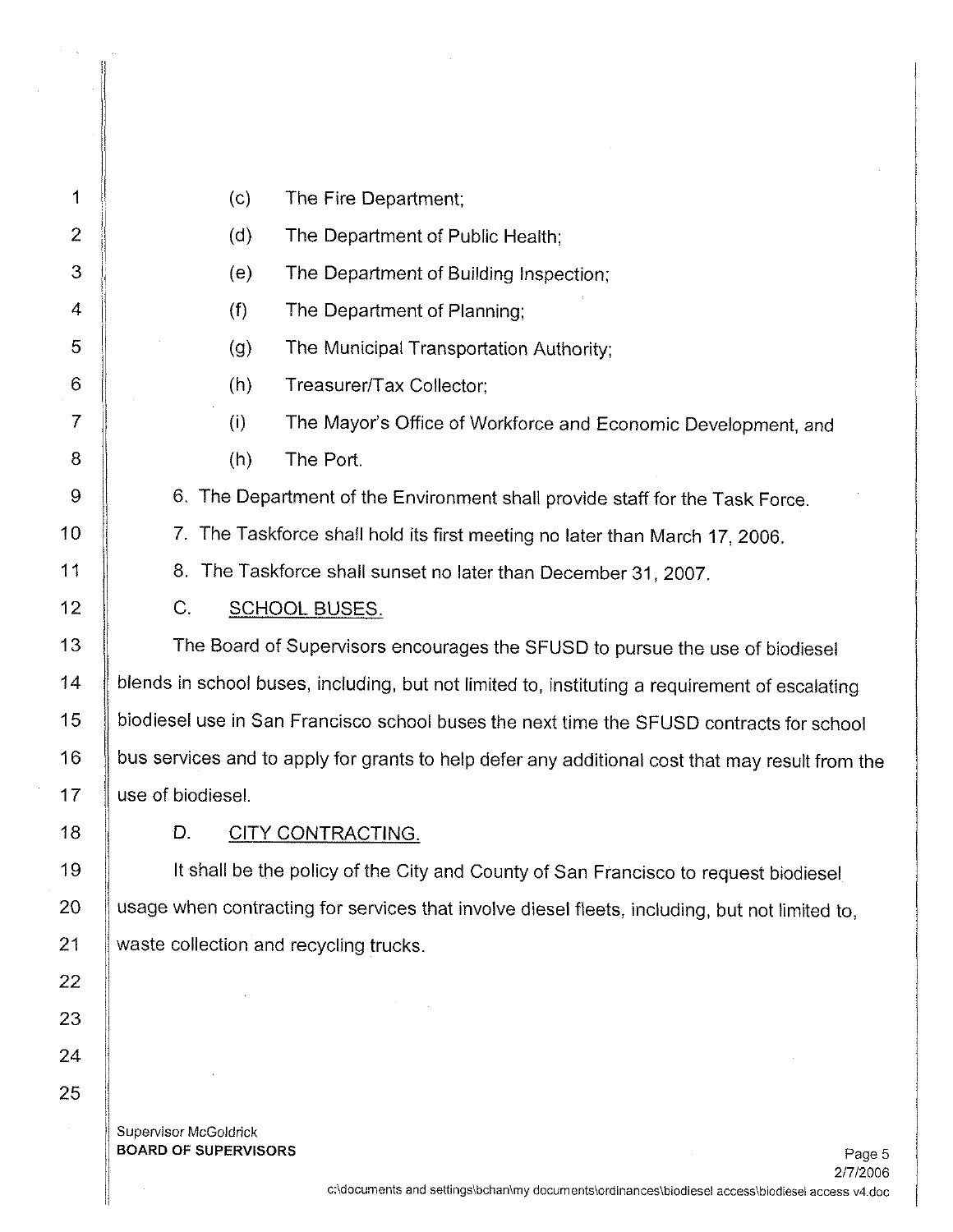

City Hall I Dr. Carlton B. Goodlett Place San Francisco, CA 94102-4689

**Tails**

## **Resolution**

**File Number:** 060193 **Date Passed:**

Resolution establishing a Blodiesel Access Taskforce to develop and recommend to the appropriate City departments, including the Board of Supervisors and Mayor, a permitting process for biodiesel filling stations and incentives for such stations to be located in the City; urging the San Francisco Unified School District to pursue the use of biodiese! blends in school buses; and establishing a City policy to request biodiesel usage in City contracts involving diesel fleets.

February 14, 2006 Board of Supervisors - ADOPTED

Ayes: 11 - Alioto-Pier, Arnrniano, Daly, Dufty, Elsbemd, Ma, Maxwell, McGoldrick, Mirkarimi, Peskin, Sandoval